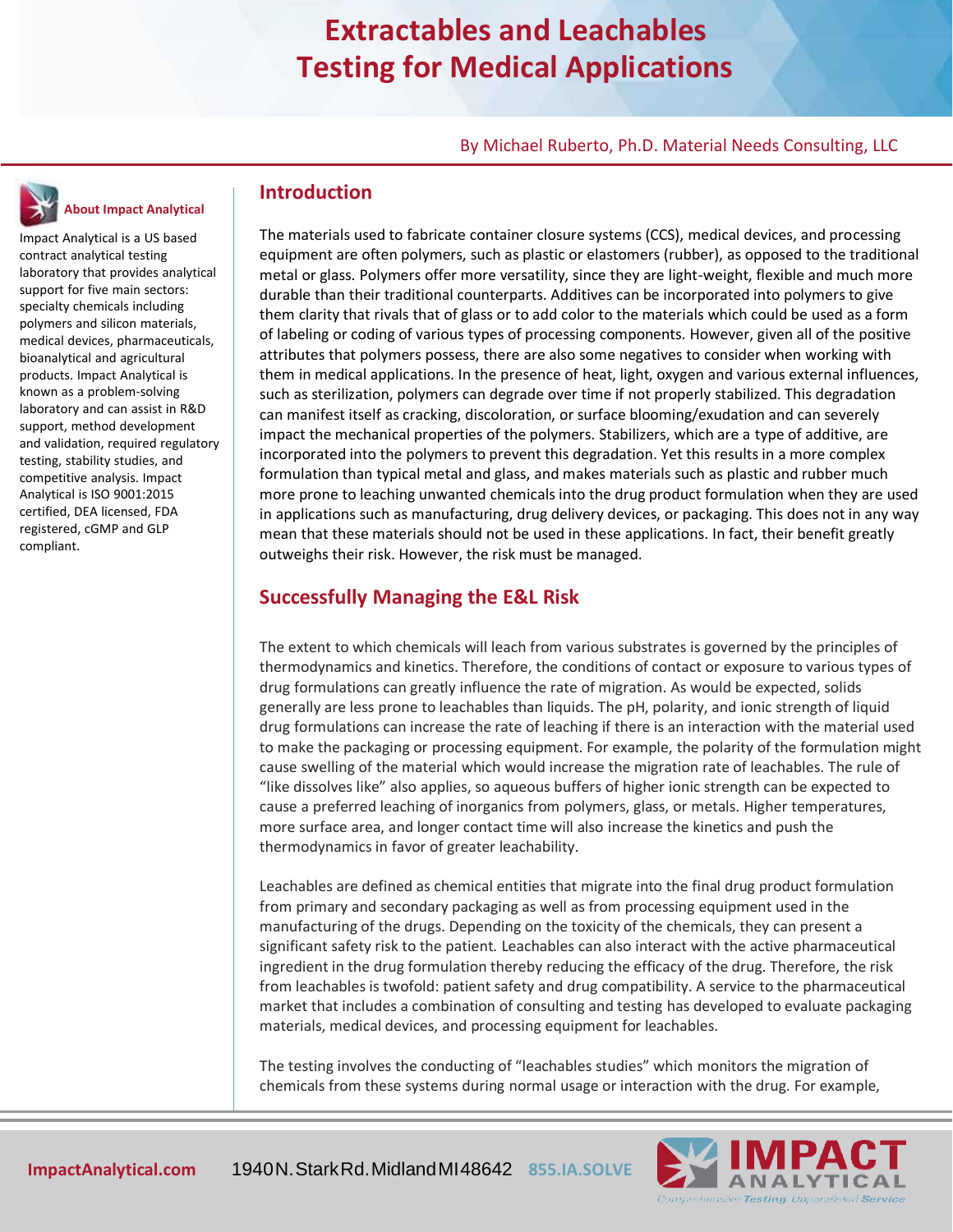## **Extractables and Leachables Testing for Medical Applications**

#### By Michael Ruberto, Ph.D. Material Needs Consulting, LLC

a leachables study for a container closure system is performed on the drug in its final commercial packaging and is often run in parallel with stability studies. Another set of testing called controlled extractables studies is also performed in addition to the leachables studies to predict the worst-case possible chemicals that can potentially migrate into the drug product. The extractables can be considered as target compounds to analyze for in the leachables testing. This extractables study is performed under exaggerated conditions of time and/or temperature in the laboratory using common, neat solvents that bracket the solvating power of the drug. A third type of testing, known as routine extractables studies, is the quality control evaluation of new batches of packaging components and is conducted periodically based on the risk associated with the presence of leachables in the drug. Factors that are used to determine this risk include type of material, dosage form, route of entry into the body, and patient population.

These three types of studies: controlled extractables testing, leachables testing, and routine extractables testing are the responsibility of the pharmaceutical company that is marketing the final drug product. However, portions of the E&L testing can also be performed by the vendors that manufacture the packaging or processing components as well as contract manufacturing organizations that synthesize and distribute the drug or portions thereof, such as the active pharmaceutical ingredient or excipients. Designing a study plan can often be a challenge depending on the nature of the drug and complexity of the packaging system or manufacturing component. For example, a CCS that also delivers the drug to the patient, such as an inhaler or pre-filled syringe has many more components to evaluate for extractables and leachables than a simple vial with a closure. Years of expertise and familiarity with the materials, testing "best practices," and global regulations are usually required.

The recognized "best practices" vary slightly by application:

- CCS and Packaging
	- Product Quality Research Institute (PQRI1,2)
	- United States Pharmacopeia <661.1>, <661.2>, <1663>, and <1664>
- Disposable Processing Equipment BioProcess Systems Alliance (BPSA3)
- Medical Devices ISO 10993 Parts 12, 17, and 18

A thorough E&L testing program is considered to be standard practice by the FDA's Center for Drug Evaluation and Research (CDER), Center for Biologics Evaluation and Research (CBER), and Center for Devices and Radiological Health (CDRH) for these medical applications. Therefore, knowledge of this sort is quite valuable and can lead to efficiently conducted E&L testing programs that result in well-characterized packaging, devices, and processing equipment. Sophisticated laboratory instrumentation is essential for quantitatively analyzing trace levels of these extractables and leachables in very complex drug matrices. The extracts are typically screened for volatile, semivolatile, non-volatile, and inorganic based extractables and leachables using techniques such as head space GC/MS, direct inject GC/MS, LC/MS, and ICP/MS. The benefits of partnering with the correct contract testing lab can shorten the time to market for a new pharmaceutical product as well as ensure a sustainable supply chain for the packaging and/or manufacturing components.